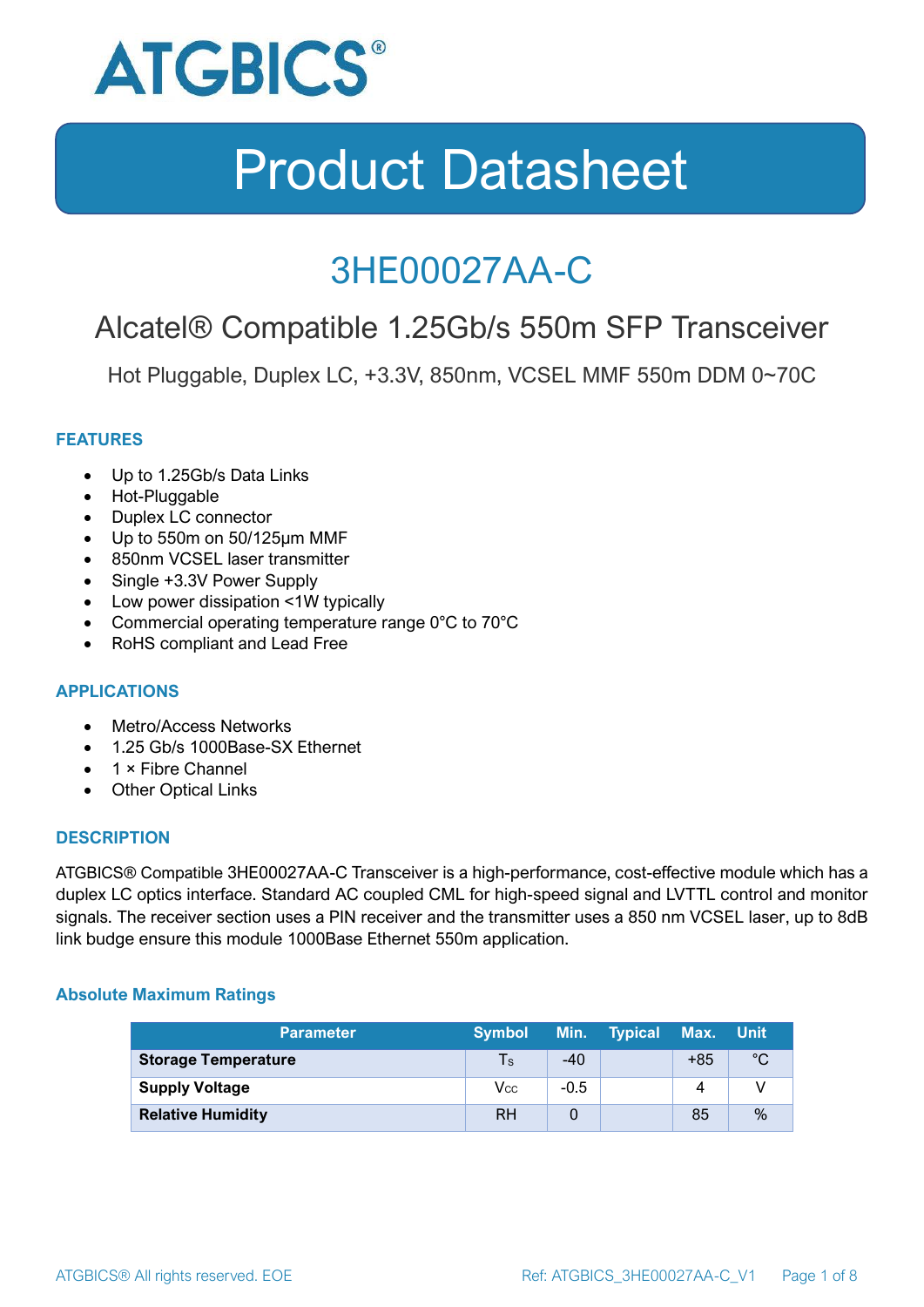

#### **Recommended Operating Environment:**

| <b>Parameter</b>             | <b>Symbol</b>    | Min.  | <b>Typical</b> | Max.     | <b>Unit</b> |
|------------------------------|------------------|-------|----------------|----------|-------------|
| <b>Operating Temperature</b> |                  | 0     |                | $+70$    | $^{\circ}C$ |
| <b>Supply Voltage</b>        | $V_{\rm CC}$     | 3.135 |                | 3.465    | v           |
| <b>Supply Current</b>        | <b>Icc</b>       |       |                | 300      | mA          |
| <b>Inrush Current</b>        | Isurge           |       |                | $lcc+30$ | mA          |
| <b>Maximum Power</b>         | $P_{\text{max}}$ |       |                |          | W           |

#### **Electrical Characteristics** ( $T_{OP}$  = -40 to 85°C, VCC = 3.135 to 3.465 Volts)

| <b>Parameter</b>                    | <b>Symbol</b>               | Min.           | <b>Typical</b> | Max.                  | <b>Unit</b> | <b>Notes</b> |  |
|-------------------------------------|-----------------------------|----------------|----------------|-----------------------|-------------|--------------|--|
| <b>Transmitter Section:</b>         |                             |                |                |                       |             |              |  |
| Input differential impedance        | $R_{\rm in}$                | 90             | 100            | 110                   | П           | О            |  |
| Single ended data input swing       | $V_{\text{in PP}}$          | 250            |                | 1200                  | mVp-p       |              |  |
| <b>Transmit Disable Voltage</b>     | $V_D$                       | $Vcc -$<br>1.3 |                | Vcc                   | V           | 2            |  |
| <b>Transmit Enable Voltage</b>      | $V_{EN}$                    | Vee            |                | Vee+<br>0.8           | $\vee$      |              |  |
| <b>Transmit Disable Assert Time</b> | <b>T</b> <sub>dessert</sub> |                |                | 10                    | <b>US</b>   |              |  |
| <b>Receiver Section:</b>            |                             |                |                |                       |             |              |  |
| Single ended data output<br>swing   | Vout, p<br>р                | 250            |                | 800                   | mv          | 3            |  |
| <b>LOS Fault</b>                    | Vlosfault                   | $Vcc -$<br>0.5 |                | $V_{\text{CC\_host}}$ | $\vee$      | 5            |  |
| <b>LOS Normal</b>                   | Vlos norm                   | $V_{\rm ee}$   |                | $V_{ee}$ +0.5         | V           | 5            |  |
| <b>Power Supply Rejection</b>       | <b>PSR</b>                  | 100            |                |                       | mVpp        | 6            |  |

Notes:

- 1. AC coupled.
- 2. Or open circuit.
- 3. Into 100-ohm differential termination.
- 4.  $20 80 \%$
- 5. LOS is LVTTL. Logic 0 indicates normal operation; logic 1 indicates no signal detected.
- 6. All transceiver specifications are compliant with a power supply sinusoidal modulation of 20 Hz to 1.5MHz up to specified value applied through the power supply filtering network shown on page 23 of the Small Form-factor Pluggable (SFP) Transceiver Multi-Source Agreement (MSA), September 14, 2000.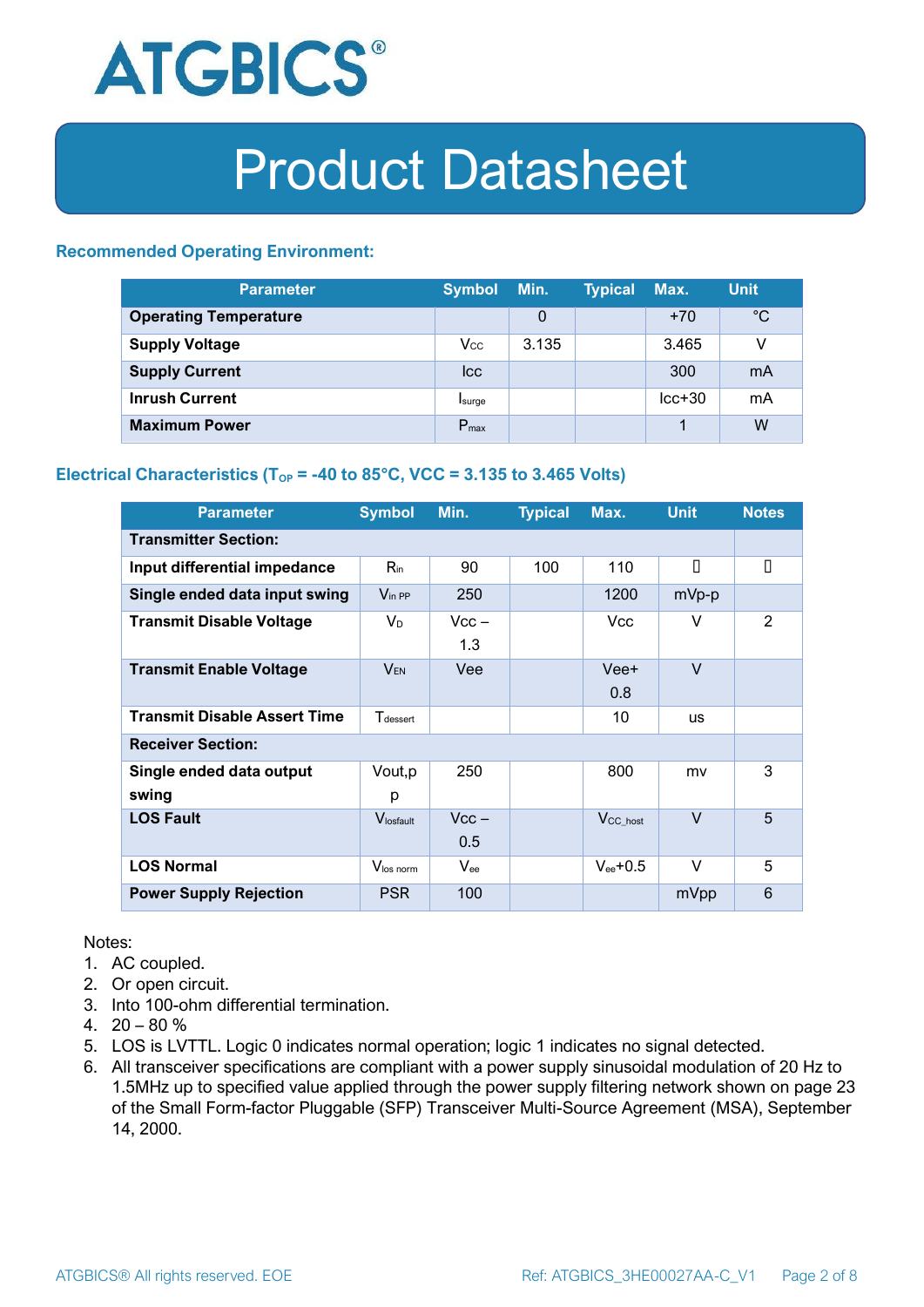

#### **Optical Parameters** ( $T_{OP}$  = -40 to 85°C, VCC = 3.135 to 3.465 Volts)

| <b>Parameter</b>                                                            | <b>Symbol</b>     | Min.         | <b>Typical</b> | Max.       | <b>Unit</b>     | <b>Note</b>    |
|-----------------------------------------------------------------------------|-------------------|--------------|----------------|------------|-----------------|----------------|
| <b>Transmitter Section:</b>                                                 |                   |              |                |            |                 |                |
| <b>Center Wavelength</b>                                                    | $\lambda_c$       | 840          | 850            | 860        | nm              |                |
| <b>Spectral Width (RMS)</b>                                                 | <b>ORMS</b>       |              |                | 0.85       | nm              |                |
| <b>Optical Output Power</b>                                                 | $P_{\text{out}}$  | -9           |                | $-3$       | dBm             | 1              |
| <b>Extinction Ratio</b>                                                     | <b>ER</b>         | 9            |                |            | dB              |                |
| <b>Optical Rise/Fall Time</b>                                               | $t_r / t_f$       |              |                | 260        | ps              | $\overline{2}$ |
| <b>Relative Intensity Noise</b>                                             | <b>RIN</b>        |              |                | $-120$     | dB/H            |                |
|                                                                             |                   |              |                |            | Z               |                |
| <b>Output Eye Mask</b><br>Compliant with IEEE802.3 z (class 1 laser safety) |                   |              |                |            |                 |                |
| <b>Receiver Section:</b>                                                    |                   |              |                |            |                 |                |
| <b>Optical Input Wavelength</b>                                             | $\lambda_{\rm c}$ | 770          |                | 860        | nm              |                |
| <b>Receiver Overload</b>                                                    | $P_{ol}$          | $\mathbf{0}$ |                |            | dBm             | $\overline{4}$ |
| <b>RX Sensitivity</b>                                                       | Sen               |              |                | $-17$      | dBm             | 4              |
| <b>RX LOS Assert</b>                                                        | LOS <sub>A</sub>  | $-35$        |                |            | d <sub>Bm</sub> |                |
| <b>RX LOS De-assert</b>                                                     | LOS <sub>D</sub>  |              |                | $-18$      | dB <sub>m</sub> |                |
| <b>RX_LOS Hysteresis</b>                                                    | LOS <sub>H</sub>  | 0.5          |                |            | d <sub>B</sub>  |                |
| <b>General Specifications:</b>                                              |                   |              |                |            |                 |                |
| <b>Data Rate</b>                                                            | <b>BR</b>         |              | 1.25           |            | Gb/s            |                |
| <b>Bit Error Rate</b>                                                       | <b>BER</b>        |              |                | $10^{-12}$ |                 |                |
| Max. Supported Link Length on<br>50/125µm MMF@1.25Gb/s                      | LMAX              |              | 550            |            | m               |                |
| <b>Total System Budget</b>                                                  | LB                | 8            |                |            | dB              |                |

Notes:

- 1. The optical power is launched into MMF.
- 2. 20-80%.
- 3. Jitter measurements taken using Agilent OMNIBERT 718 in accordance with GR-253.
- 4. Measured with PRBS  $2^{7-1}$  at 10<sup>-12</sup> BER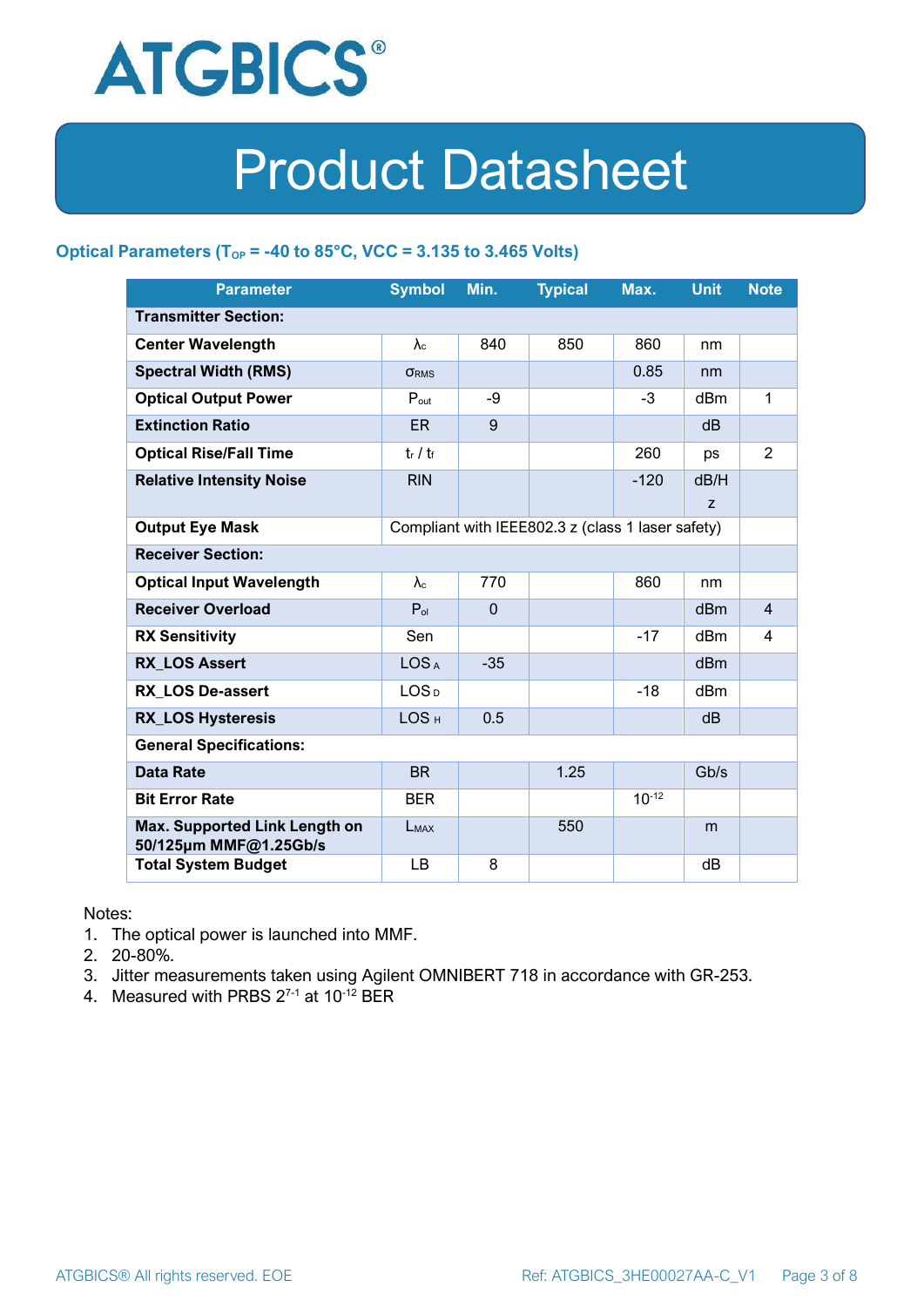

#### **Pin Assignment**

Diagram of Host Board Connector Block Pin Numbers and Name



**Diagram of Host Board Connector Block Pin Numbers and Names**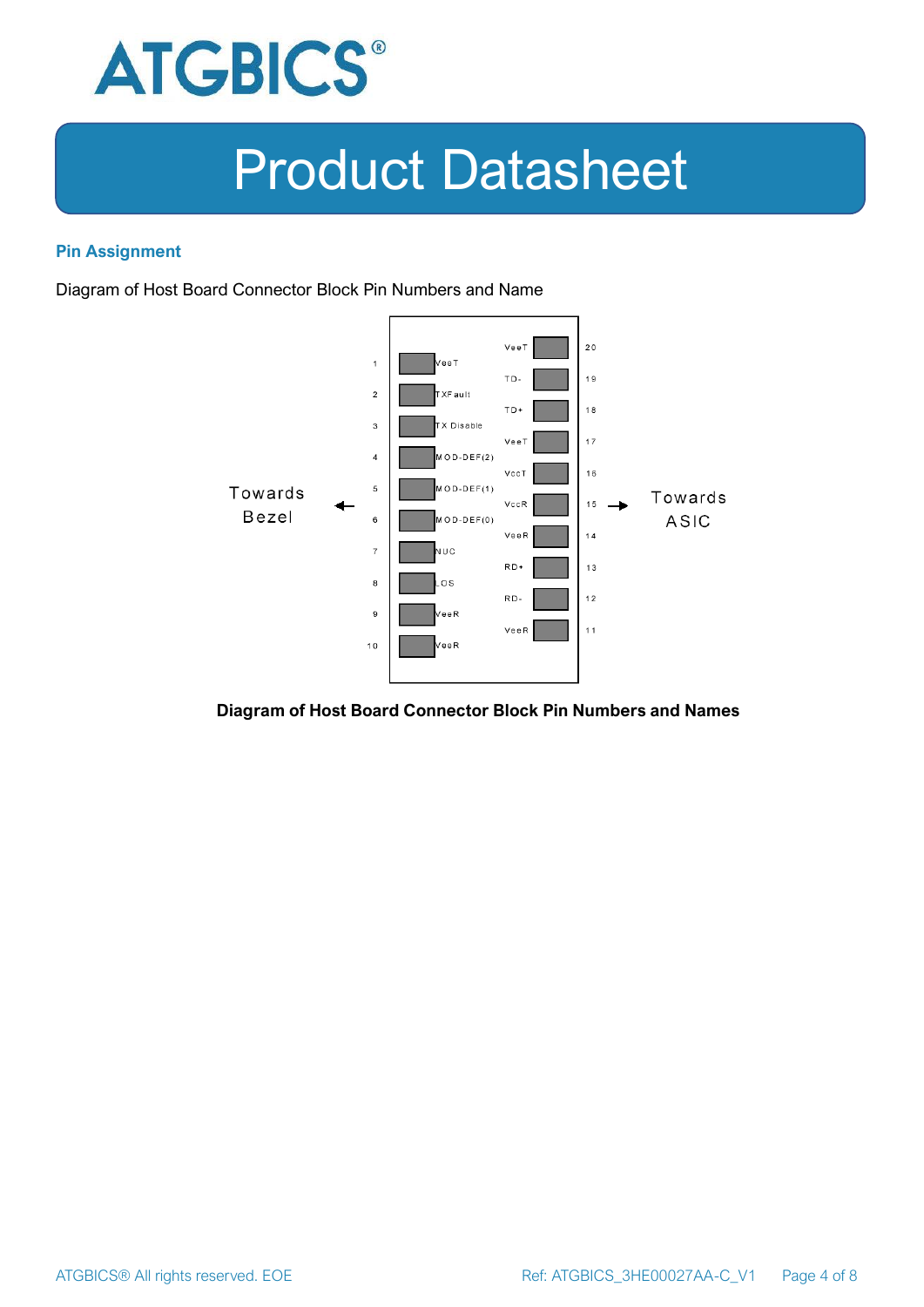

#### **Pin Function Definitions**

| <b>Pin No</b>  | <b>Name</b>        | <b>Function</b>                     | <b>Plug Seq</b> | <b>Notes</b>   |
|----------------|--------------------|-------------------------------------|-----------------|----------------|
| 1              | VeeT               | <b>Transmitter Ground</b>           | $\mathbf 1$     | $\mathbf 1$    |
| $\overline{2}$ | <b>TX Fault</b>    | <b>Transmitter Fault Indication</b> | 3               |                |
| 3              | <b>TX Disable</b>  | <b>Transmitter Disable</b>          | 3               | $\overline{2}$ |
| 4              | MOD-DEF2           | <b>Module Definition</b>            | $\overline{2}$  | 3              |
| 5              | MOD-DEF1           | <b>Module Definition 1</b>          | 3               | 3              |
| 6              | MOD-DEF0           | Module Definition 0                 | 3               | 3              |
| $\overline{7}$ | <b>Rate Select</b> | Not Connected                       | 3               | $\overline{4}$ |
| 8              | <b>LOS</b>         | Loss of Signal                      | 3               | 5              |
| 9              | <b>VeeR</b>        | <b>Receiver Ground</b>              | $\mathbf 1$     | $\mathbf{1}$   |
| 10             | VeeR               | Receiver Ground                     | $\mathbf{1}$    | 1              |
| 11             | <b>VeeR</b>        | <b>Receiver Ground</b>              |                 | $\mathbf{1}$   |
| 12             | RD-                | Inv. Received Data Out              | 3               | 6              |
| 13             | $RD+$              | <b>Received Data Out</b>            | 3               | $6\phantom{1}$ |
| 14             | <b>VeeR</b>        | <b>Receiver Ground</b>              | 3               | 1              |
| 15             | <b>VccR</b>        | <b>Receiver Power</b>               | $\overline{2}$  | $\mathbf{1}$   |
| 16             | <b>VccT</b>        | <b>Transmitter Power</b>            | $\overline{2}$  |                |
| 17             | VeeT               | <b>Transmitter Ground</b>           | $\mathbf{1}$    |                |
| 18             | $TD+$              | Transmit Data In                    | 3               | 6              |
| 19             | TD-                | Inv. Transmit In                    | 3               | $6\phantom{1}$ |
| 20             | VeeT               | <b>Transmitter Ground</b>           | 1               |                |

Notes:

- 1. Circuit ground is internally isolated from chassis ground.
- 2. Laser output disabled on TDIS >2.0V or open, enabled on TDIS <0.8V.
- 3. Should be pulled up with 4.7k 10 kohms on host board to a voltage between 2.0V and 3.6V. MOD\_DEF (0) pulls line low to indicate module is plugged in.
- 4. Rate select is not used
- 5. LOS is open collector output. Should be pulled up with 4.7k 10 kohms on host board to a voltage between 2.0V and 3.6V. Logic 0 indicates normal operation; logic 1 indicates loss of signal.
- 6. AC Coupled

#### **SFP Module EEPROM Information and Management**

The SFP modules implement the 2-wire serial communication protocol as defined in the SFP -8472. The serial ID information of the SFP modules can be accessed through the I2C interface at address A0h.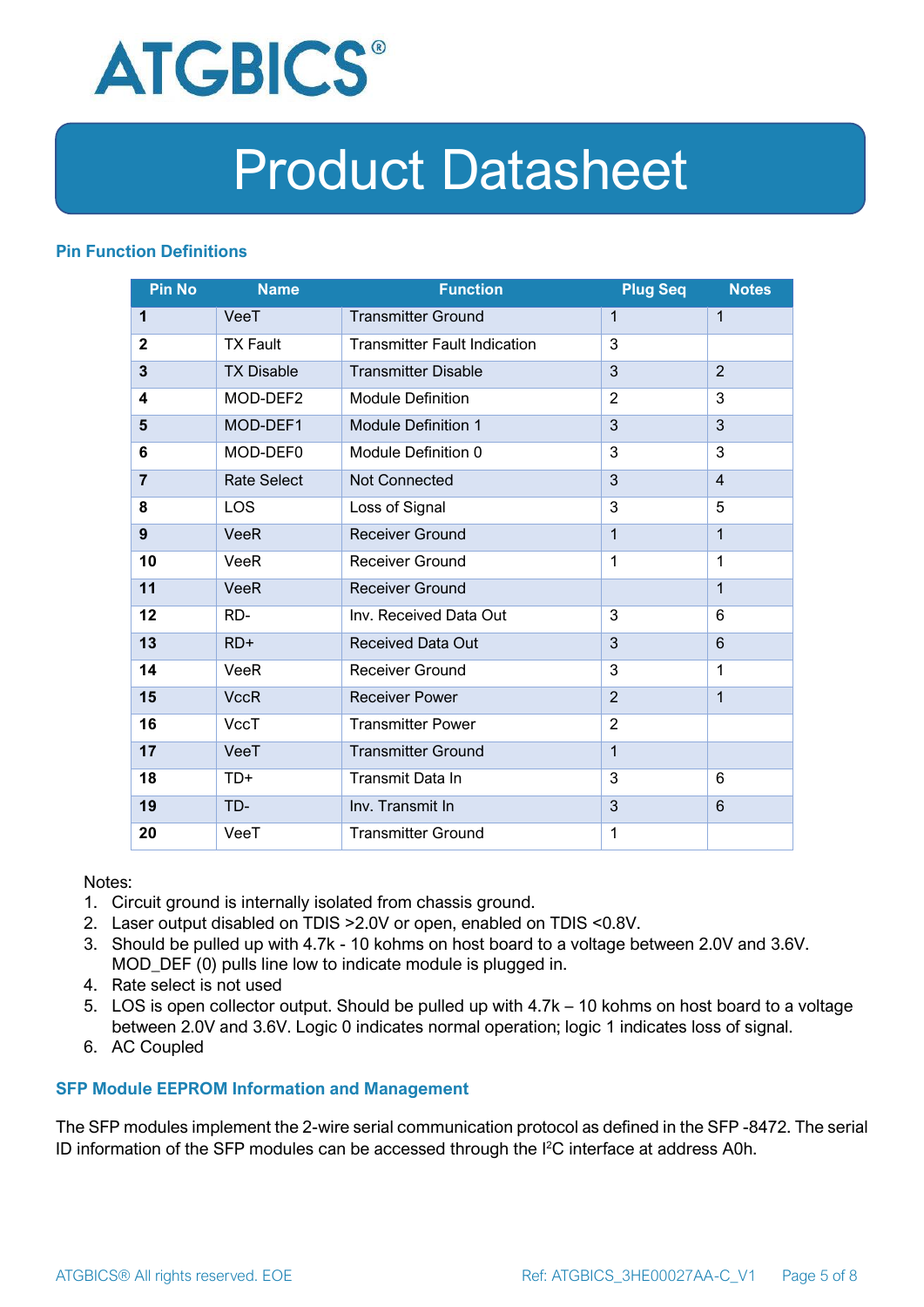

#### **EEPROM Serial ID Memory Contents (A0h)**

| <b>Data</b><br><b>Address</b> | <b>Length</b><br>(Byte) | <b>Name of</b><br>Length | <b>Description and Contents</b>                                                                                         |  |  |
|-------------------------------|-------------------------|--------------------------|-------------------------------------------------------------------------------------------------------------------------|--|--|
| <b>Base ID Fields</b>         |                         |                          |                                                                                                                         |  |  |
| $\mathbf 0$                   | 1                       | Identifier               | Type of Serial transceiver (03h=SFP)                                                                                    |  |  |
| 1                             | 1                       | Reserved                 | Extended identifier of type serial transceiver<br>(04h)                                                                 |  |  |
| $\overline{2}$                | 1                       | Connector                | Code of optical connector type (07=LC)                                                                                  |  |  |
| $3 - 10$                      | 8                       | <b>Transceiver</b>       |                                                                                                                         |  |  |
| 11                            | 1                       | Encoding                 | NRZ(03h)                                                                                                                |  |  |
| 12                            | $\mathbf{1}$            | BR, Nominal              | Nominal baud rate, unit of 100Mbps                                                                                      |  |  |
| $13 - 14$                     | $\overline{2}$          | Reserved                 | (0000h)                                                                                                                 |  |  |
| 15                            | 1                       | Length(9um)              | Link length supported for 9/125um fiber, units of<br>100 <sub>m</sub>                                                   |  |  |
| 16                            | $\mathbf 1$             | Length(50um)             | Link length supported for 50/125um fiber, units<br>of 10m                                                               |  |  |
| 17                            | $\mathbf{1}$            | Length(62.5um)           | Link length supported for 62.5/125um fiber, units<br>of 10m                                                             |  |  |
| 18                            | $\mathbf{1}$            | Length(Copper)           | Link length supported for copper, units of meters                                                                       |  |  |
| 19                            | 1                       | Reserved                 |                                                                                                                         |  |  |
| 20-35                         | 16                      | Vendor Name              | SFP vendor name: ATGBICS                                                                                                |  |  |
| 36                            | 1                       | Reserved                 |                                                                                                                         |  |  |
| 37-39                         | 3                       | Vendor OUI               | SFP transceiver vendor OUI ID                                                                                           |  |  |
| 40-55                         | 16                      | Vendor PN                | Part Number: "3HE00027AA-C" (ASCII)                                                                                     |  |  |
| 56-59                         | 4                       | Vendor rev               | Revision level for part number                                                                                          |  |  |
| 60-62                         | 3                       | Reserved                 |                                                                                                                         |  |  |
| 63                            | 1                       | <b>CCID</b>              | Least significant byte of sum of data in address<br>$0 - 62$                                                            |  |  |
| <b>Extended ID Fields</b>     |                         |                          |                                                                                                                         |  |  |
| 64-65                         | 2                       | Option                   | Indicates which<br>optical SFP<br>signals<br>are<br>implemented<br>(001Ah = LOS, TX FAULT, TX DISABLE all<br>supported) |  |  |
| 66                            | $\mathbf{1}$            | BR, max                  | Upper bit rate margin, units of %                                                                                       |  |  |
| 67                            | 1                       | BR, min                  | Lower bit rate margin, units of %                                                                                       |  |  |
| 68-83                         | 16                      | Vendor SN                | Serial number (ASCII)                                                                                                   |  |  |
| 84-91                         | 8                       | Date code                | Manufacturing date code                                                                                                 |  |  |
| 92-94                         | 3                       | Reserved                 |                                                                                                                         |  |  |
| 95                            | 1                       | <b>CCEX</b>              | Check code for the<br>Fields<br>extended<br>ID<br>(addresses 64 to 94)                                                  |  |  |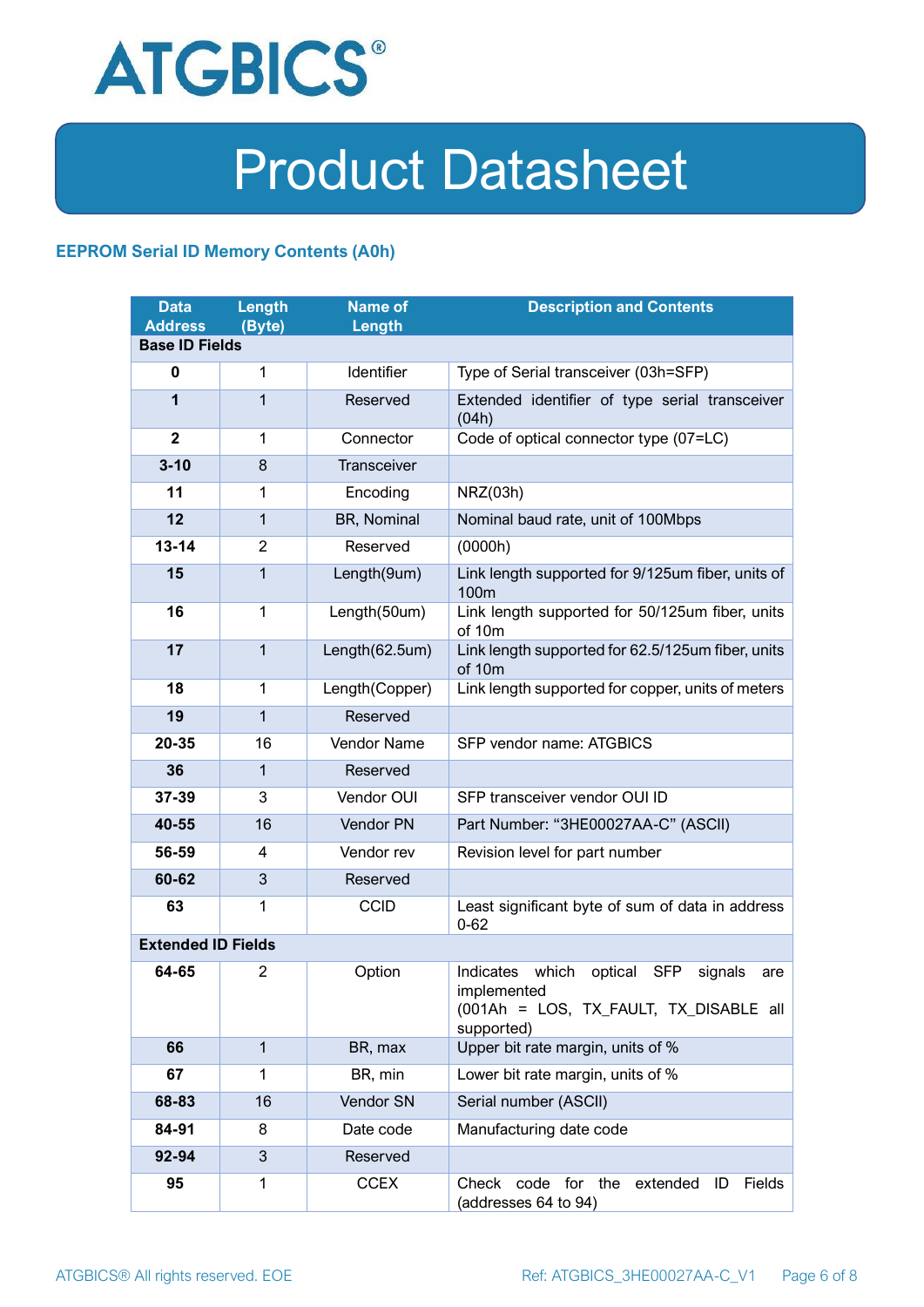

| <b>Vendor Specific ID Fields</b> |     |          |                                 |
|----------------------------------|-----|----------|---------------------------------|
| 96-127                           | 32  | Readable | Vendor specific date, read only |
| 128-255                          | 128 | Reserved | Reserved for SFF-8079           |

#### **Regulatory Compliance**

The GLX-SX-MMD-C complies with international Electromagnetic Compatibility (EMC) and international safety requirements and standards (see details in Table following).

| Electrostatic Discharge<br>(ESD) to the Electrical Pins                                      | MIL-STD-883E<br>Method 3015.7                                                   | Class 1(>1000 V)                          |  |
|----------------------------------------------------------------------------------------------|---------------------------------------------------------------------------------|-------------------------------------------|--|
| <b>Electrostatic</b><br>Discharge<br>(ESD)<br>LC<br>the<br><b>Duplex</b><br>to<br>Receptacle | IEC 61000-4-2<br><b>GR-1089-CORE</b>                                            | Compatible with standards                 |  |
| Electromagnetic<br>Interference (EMI)                                                        | FCC Part 15 Class B<br>EN55022 Class B (CISPR 22B)<br><b>VCCI Class B</b>       | Compatible with standards                 |  |
| Laser Eye Safety                                                                             | 1040.10<br>21CFR<br>and<br><b>FDA</b><br>1040.11<br>EN60950, EN (IEC) 60825-1,2 | Compatible with Class 1 laser<br>product. |  |

#### **Recommended Circuit**



#### **SFP Host Recommended Circuit**